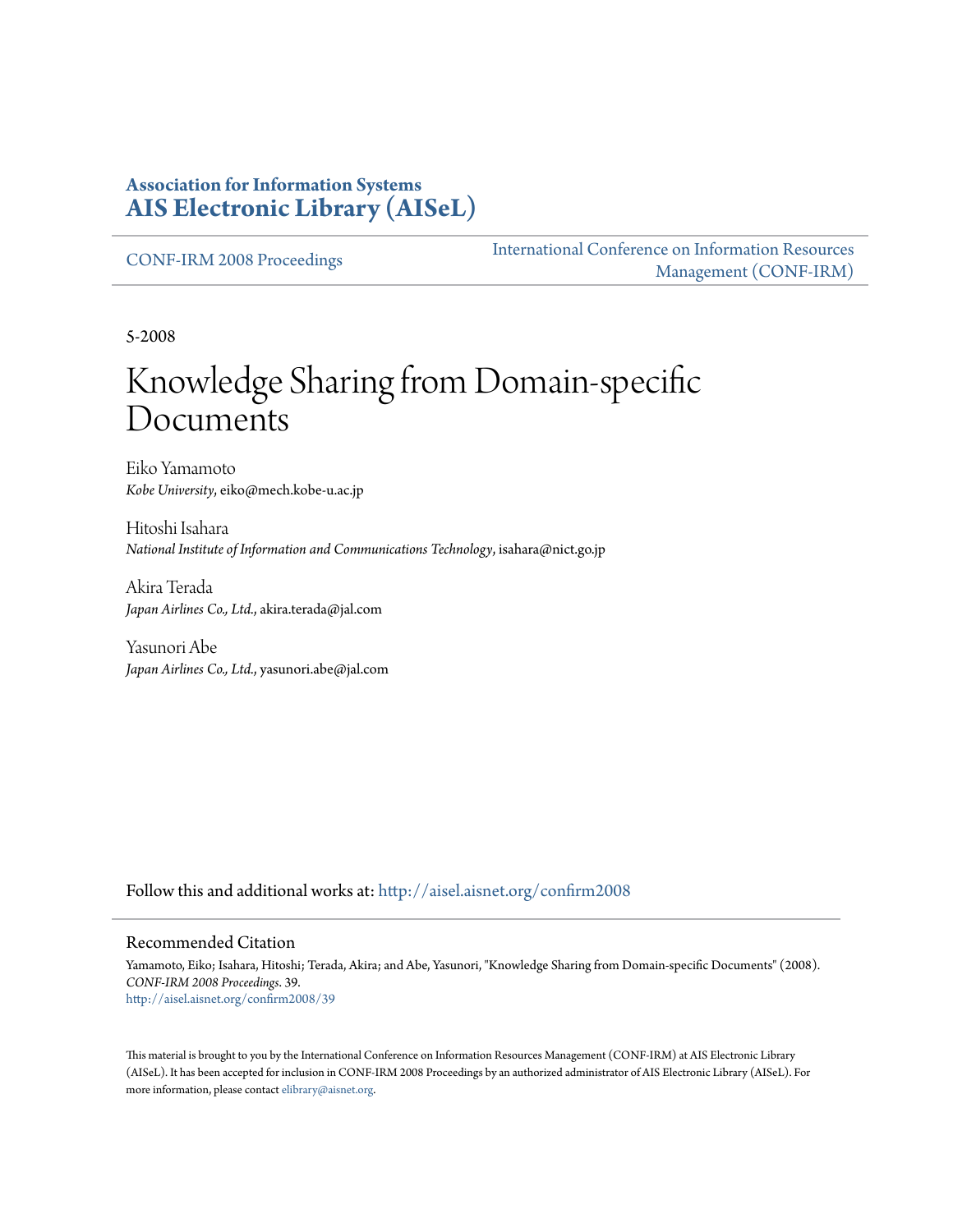# **58F. Knowledge Sharing from Domain-specific Documents**

Eiko Yamamoto Kobe University eiko@mech.kobe-u.ac.jp

Hitoshi Isahara National Institute of Information and Communications Technology isahara@nict.go.jp

Akira Terada Japan Airlines Co., Ltd. akira.terada@jal.com

Yasunori Abe Japan Airlines Co., Ltd. yasunori.abe@jal.com

### *Abstract*

Recently, collaborative discussions based on the participant generated documents, e.g., customer questionnaires, aviation reports and medical records, are required in various fields such as marketing, transport facilities and medical treatment, in order to share useful knowledge which is crucial to maintain various kind of securities, e.g., avoiding air-traffic accidents and malpractice. We introduce several techniques in natural language processing for extracting information from such text data and verify the validity of such techniques by using aviation documents as an example. We automatically and statistically extract from the documents related words that have not only taxonomical relations like synonyms but also thematic (non-taxonomical) relations including causal and entailment relations. These related words are useful for sharing information among participants. Moreover, we acquire domain-specific terms and phrases from the documents in order to pick up and share important topics from such reports.

## *Keywords*

eCollaboration, Knowledge Sharing, Term Extraction.

### **1. Introduction**

Recently, collaborative discussions based on the participant generated documents, e.g., customer questionnaires, aviation reports and medical records, are required in various fields such as marketing, transport facilities and medical treatment, in order to share useful knowledge which is crucial to maintain various kind of securities, e.g., avoiding air-traffic accidents and malpractice. In this article, we introduce several techniques in natural language processing for extracting information from such text data and verify the validity of such techniques by using aviation documents, such as "captain report," as an example.

We automatically and statistically extract from the documents related words that have not only taxonomical relations like synonyms but also thematic (non-taxonomical) relations including causal and entailment relations. These related words are useful for sharing information among participants. Moreover, we acquire domain-specific terms and phrases from the documents in order to pick up and share important topics from such reports.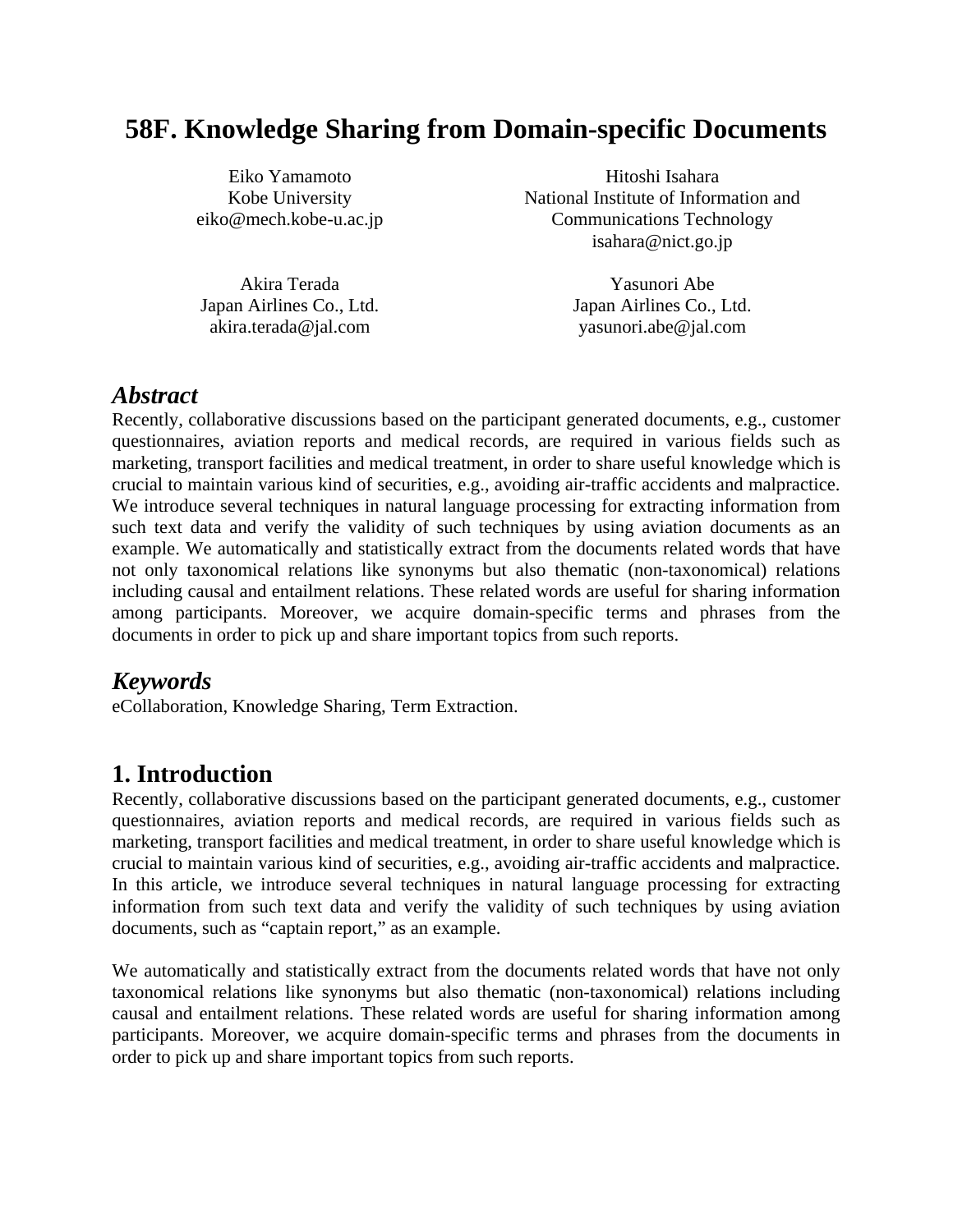Nowadays, we can access huge amount of text data including web documents and participant generated documents which are informative knowledge sources. They are written by many participants and the terms used in the documents are not controlled. Extracting useful information from such document, classifying them, and arranging them in order are crucial for knowledge management. Extracting relations among terms in the documents and picking up important contents from the documents will be key technology for knowledge management.

# **2. Extracting related terms useful for handling domain-specific documents**

We attempted to automatically and statistically extract domain-specific related words that have not only taxonomical relations but also thematic (non-taxonomical) relations by measuring the semantic distance between words in aviation documents which are Japanese documents containing many English words and abbreviations.

We extract such related words in two steps: (1) characterizing each word by a feature vector which represents collocation relations between words, and (2) estimating the semantic distance between each two words with a statistical measure and extracting pairs of specifically related words.

In step 2, we utilized the Complementary Similarity Measure (CSM), which can determine the relation between two words in a text data by estimating inclusive relations between two vectors representing each appearance pattern for each word. Details of this extracting method are described in (Yamamoto et al. 2007; Yamamoto & Isahara, 2008)

### **2.1 Experimental results**

As a first task in this experiment, we used a collection of aviation reports, e.g., captain reports written in Japanese but contain many English words and abbreviations. They contain 6,427 reports from 1992 to 2003. Each of the reports includes fixed information such as departure place and arrival place, and the content (including the title, the report body by a pilot, and the reply to the report) described in free style. We processed only the content described in free style, deleting the personal information.

We show two typical results here: extraction of taxonomical (mainly synonymic) relations and extraction of thematic relations. As for the taxonomical relations, we extracted word pairs whose CSM values were very high, i.e. both words appeared in a very similar context. The top 10 word pairs extracted are shown in Figure 1, where each of the last columns is the relation between the two words judged by humans. "Synonym" judged by humans also includes abbreviations.

Because the aviation reports are written by many pilots, the terms used in the report are not controlled. Therefore, extraction of synonyms and abbreviations are crucial to share useful information among staffs of airline companies.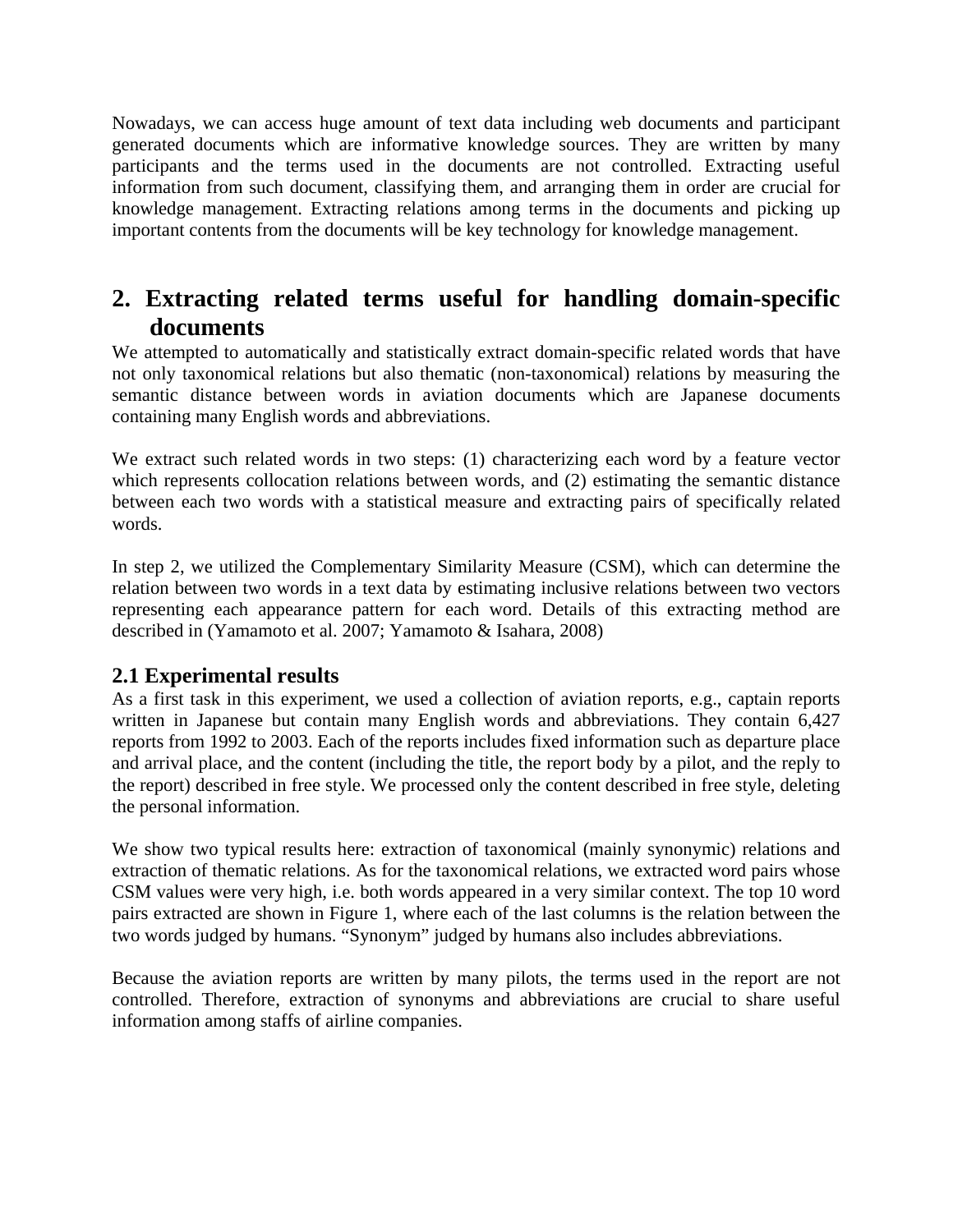| <i>junbi</i> (preparation)<br>FLT (flight)<br>sagyo (work)<br>sagyo (work)<br>seibi-shochi (repair treatment)<br><i>chakuriku</i> (landing)<br>$unko$ (flight)<br>sagyo (work) | <i>syuppatsu-junbi</i> (preparation for departure) hyponym<br>hiko (flight)<br>seibi (maintenance)<br>syuppatsu-junbi (preparation for departure)<br>seibi-sagyo (maintenance work)<br>ATB (Air Turn Back)<br>FLT (flight)<br><b>ENG-Start (Engine Starting)</b> | synonym<br>synonym<br>hyponym<br>synonym<br>hyponym<br>synonym<br>non-taxonomic |
|--------------------------------------------------------------------------------------------------------------------------------------------------------------------------------|------------------------------------------------------------------------------------------------------------------------------------------------------------------------------------------------------------------------------------------------------------------|---------------------------------------------------------------------------------|
| kaizen (improvement)                                                                                                                                                           | zensho (taking proper measures)                                                                                                                                                                                                                                  | synonym                                                                         |
| <i>chosa</i> (investigation)                                                                                                                                                   | kento (examination)                                                                                                                                                                                                                                              | synonym                                                                         |

**Figure 1**: The top 10 word pairs, with the relation judged by humans

As for the thematic relations, we also extracted word pairs whose CSM values were very high, but using another kind of linguistic data. The top 10 word pairs extracted are shown in Figure 2, with their CSM values. Words in these word pairs tended to appear in the same sentences and were thematically related.

| 1.000000 | <i>kansha</i> (gratitude) | $i$ (feelings)                  |
|----------|---------------------------|---------------------------------|
| 0.782266 | konkai (this time)        | kesu (case)                     |
| 0.660146 | kyukyusha (ambulance)     | tehai (arrangement)             |
| 0.641839 | <i>ishi</i> (doctor)      | <i>shinsatsu</i> (consultation) |
| 0.623064 | <i>ishi</i> (doctor)      | <i>shindan</i> (diagnosis)      |
| 0.619127 | konkai (this time)        | <i>jirei</i> (example)          |
| 0.560951 | okyakusama (customer)     | gomeiwaku (trouble, nuisance)   |
| 0.533606 | gen'in (cause)            | kyumei (investigation)          |
| 0.489483 | ryokyaku (passenger)      | shippei (disease)               |
| 0.485799 | hassei (occurrence)       | kyubyonin (emergency patient)   |

|  |  |  |  | Figure 2: The top 10 word pairs extracted from another kind of data, with their CSM values |
|--|--|--|--|--------------------------------------------------------------------------------------------|
|--|--|--|--|--------------------------------------------------------------------------------------------|

We show below some of the related word sets extracted by connecting word pairs based on their CSM values. They seem to have a thematic relation among terms composing each of them.

- z *jikan* (time) – *seibi* (maintenance) *tenken* (check) *tochaku-go* (after arrival)
- z *kokan* (substitution) *buhin* (parts) – *cyotatsu* (supply)
- z *hokoku* (report) *ryokyaku* (passenger) – *zaseki* (seat) *se* (back)
- z *joho* (information) – *jizen* (prior) *kisho-joho* (weather information)
- z *jokyo* (situation) *henka* (change) Cabin-PRESS
- z *hokoku* (report) – *itami* (pain) *senaka* (back)

### **2.2 Extracting related terms from English documents**

We also try to apply this method to extract related terms from English documents. Japanese casemarking particles define not deep semantics but rather surface syntactic relations between words/phrases; therefore, we utilized not semantic meanings between words, but classifications by case-marking particles. Therefore, our method is applicable to other languages when a syntactic analyzer that classifies relations between elements, such as subject, direct object, and indirect object, exists for the language.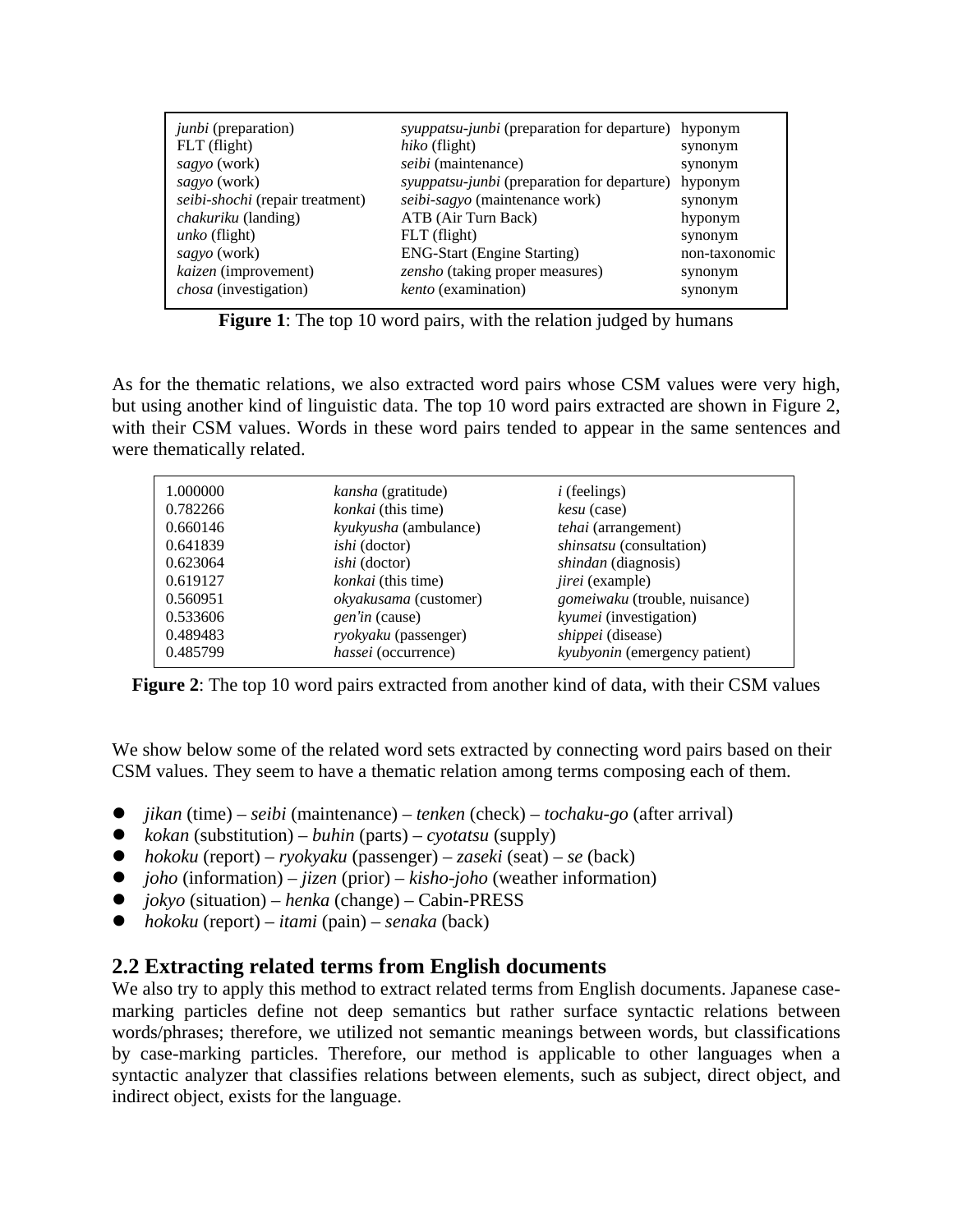In this experiment, we used a collection of airplane operation manuals in English. First, we parsed the documents with HPSG-based English parser *Enju* Version 2.2 (2007) and made linguistic data based on dependency relations between terms in a sentence. Next, we collected dependency relations in each sentence and compiled linguistic data using collocations between a verb and its direct object and a verb and its subject. Then, from these linguistic data, similar to Japanese documents, we tried to extract the pairs of related terms with the method based on CSM in order to obtain taxonomically related terms. Our experiment is still in the beginning stage; however, we show some of extracted word pairs in Figure 3.

| 0.821655 | door      | lavatory       |
|----------|-----------|----------------|
| 0.819880 | door      | cargo door     |
| 0.815458 | procedure | checklist      |
| 0.771699 | lavatory  | waste system   |
| 0.765525 | fuel      | lb             |
| 0.756569 | seat      | passenger seat |
| 0.751148 | procedure | correction     |
| 0.746368 | position  | latch          |
| 0.731082 | door      | compartment    |
| 0.729337 | he        | hecome         |
| 0.721839 | position  | switch         |
| 0.711045 | system    | compartment    |
| 0.698445 | message   | status message |
|          |           |                |

**Figure 3**: Examples of the word pairs extracted from airplane operation manuals in English

### **3. Extracting salient nouns and phrases**

We also tried to extract salient terms including compound nouns and noun phrases from the aviation documents.

There are several methods to acquire new words from large amount of text and some of them showed high performance for compound nouns (Nakagawa & Mori, 2003). Our aim is to acquire technical terms which include not only compound nouns but also longer phrases such as "Knowledge Sharing from Domain-specific Documents" in Japanese. The method handles morpheme based n-grams to save processing time and space.

Our term acquisition method consists of two processes: an extraction of candidate terms ("Candidate Selection") and a guess as to terms ("Unithood Checking"). First, the statistical indicators we defined are used to select all one-morpheme to ten-morpheme strings that appear at least once in a large number of documents, and also appear repeatedly in several documents. This enables a computer to emulate the human ability to recognize and understand unknown terms. Next, the strength of connection between the constituent morphemes of each candidate term is assessed to arrive at a guess as to whether or not it is in fact a term. Each process is described below in detail.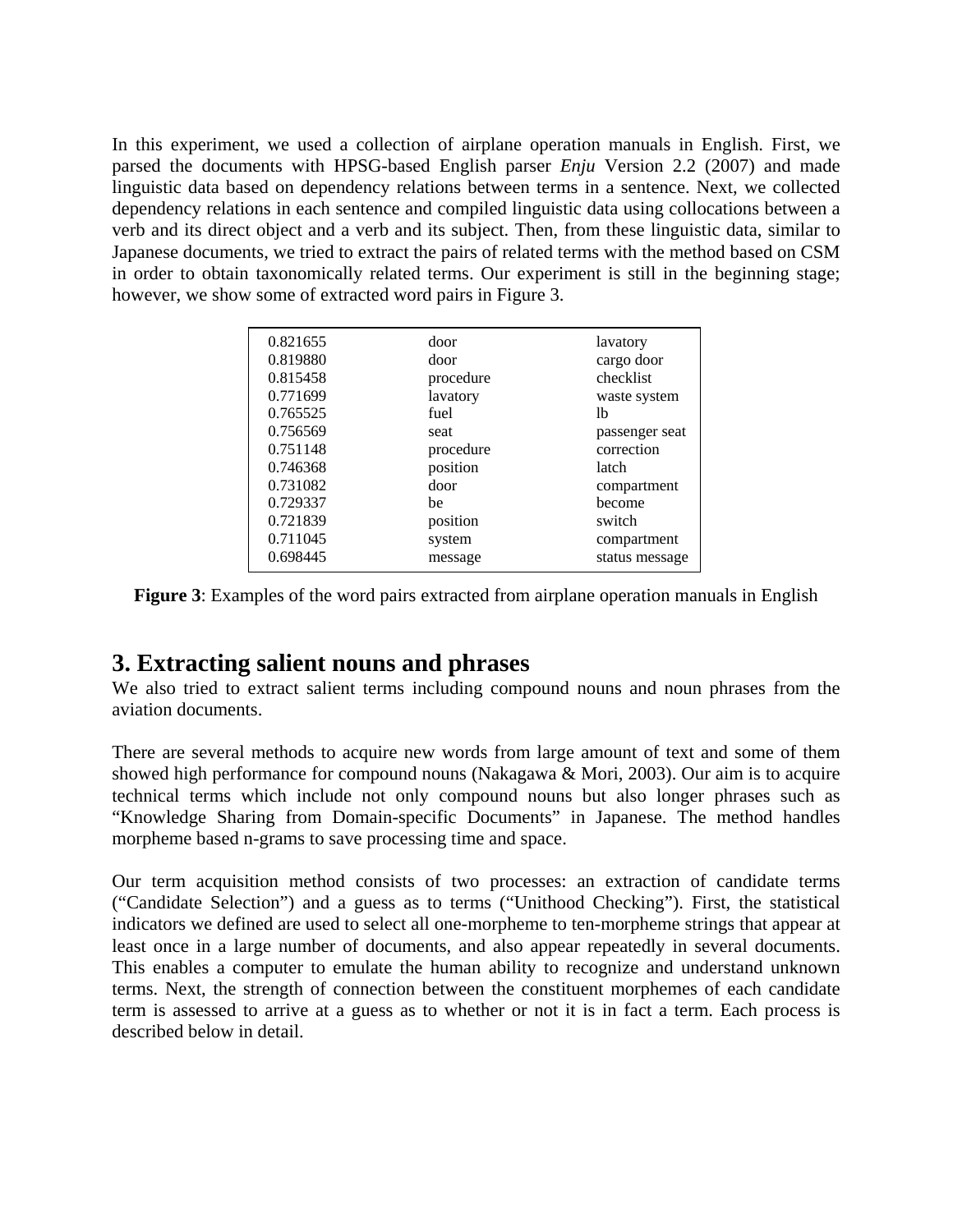#### **4.1 Candidates selection**

For selecting term/phrase candidates, we considered that terms/phrases that characterize the document collection are judged by the two different standards: terms that represent certain documents in the collection, and terms that represent the entire collection. It is reported that for terms that represent the document, their *df2/df* value tends to be in a certain range (Church, 2000). *df* and *df2* here indicate document frequency and document frequency for appearing more than once, respectively. On the other hand, terms that represent the entire collection are distributed through the collection, but not too widely because such terms include functional words. The idea is expressed by the *df/cf* value within the certain range, where cf indicates collection frequency. According to these considerations, we assume terms whose *df2/df* and *df/cf* values were within a certain range to be candidates. In our experiment, we listed up all the morpheme strings from bigram to 10-gram, and selected the ones empirically.

### **4.2 Unithood checking**

Next, the candidates are narrowed down by checking the "unithood" (the appropriateness as a word unit (Kageura & Umino, 1996)).

One of the functions to check the unithood is Tanaka's function (Tanaka-ishii et al. 2003), which is a variation of C-value (Frantzi & Ananiadou, 1996).

$$
F(Z) = \log(ml(Z) + 1) \cdot \log(cf(Z)) \cdot \left(1 - \frac{1}{cd(Z)}\right)
$$
 (1)

Here, Z is an n-gram string, *ml*(*Z*) is the number of morphemes in *Z*, and *cd*(*Z*) is the number of different morphemes adjacent to Z. The first term log(*ml*(*Z*)+1) in function (1) is the length term, the second term  $log(c f(Z))$  is the frequency term, the third term  $(1-1/cd(Z))$  is the term for the number of adjacent different morphemes. We have tested variations of function (1) and found function (2) shown below performed best.

$$
F'(Z) = \log\left(cf(Z) \cdot \frac{cd(Z)}{(cf(Z) + cd(Z))}\right)
$$
 (2)

Note that in function (2), the length term in (1) is eliminated and the term for the number of different morphemes are corrected to reduce the effect of the frequency. To pass the process, the candidate must have the higher *F'*(*Z*) value than the one of the 1-morpheme shortened strings. It is applied for both directions. The condition removes the candidate from the list that contains the more appropriate word unit inside.

### **4.3 Experimental results**

We extracted from the aviation documents the salient terms including compound nouns and noun phrases. Some of the interesting results are shown below, where words in italic are originally in Japanese and were translated into English for explanatory purpose. Our method can extract various kinds of long phrases.